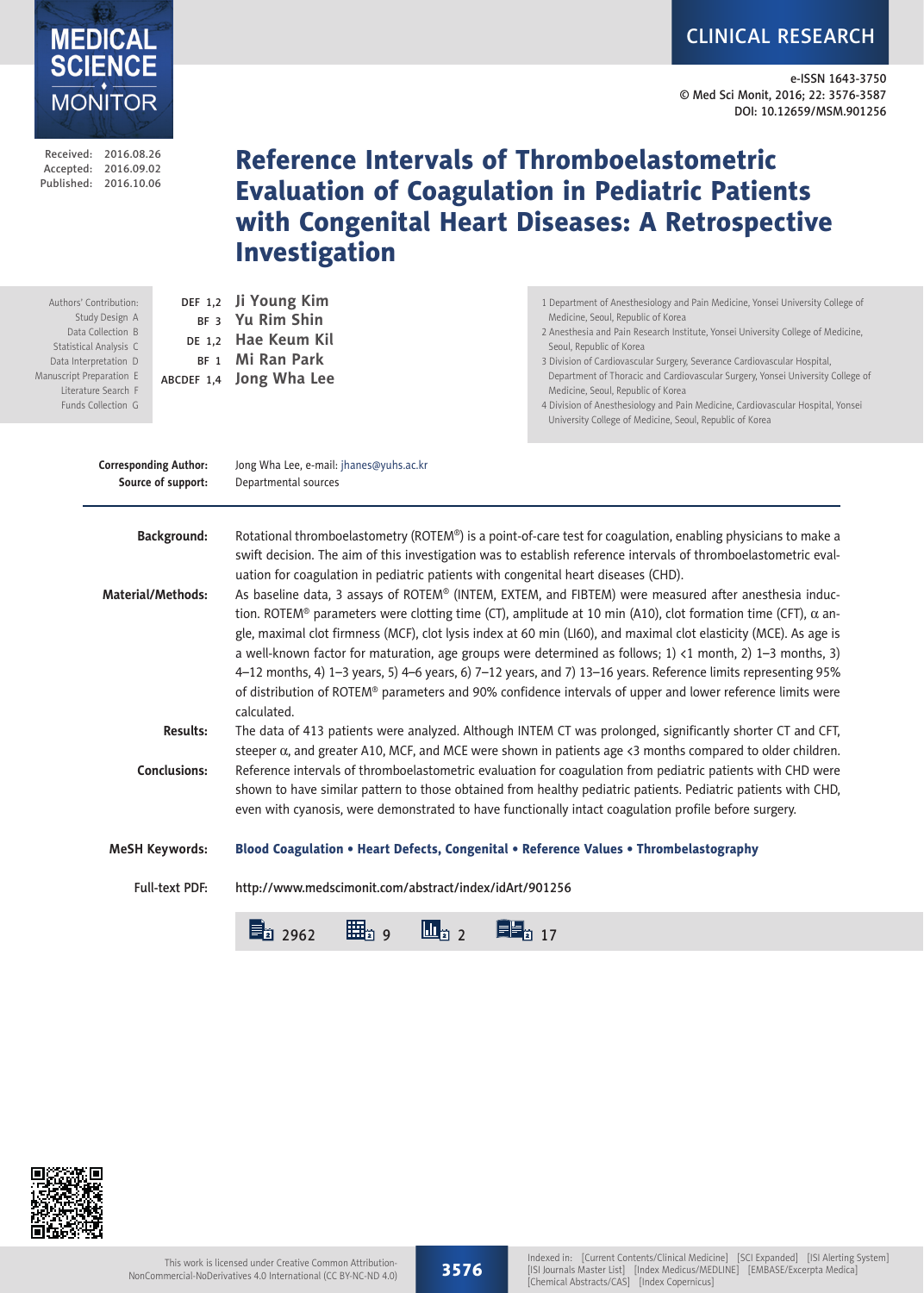# **Background**

Blood viscoelastic measurements, including thromboelastography (TEG®) and rotational thromboelastometry (ROTEM®), are now known to provide a coagulation profile of critically ill patients with rapid visual evaluation of whole blood coagulation, ranging from clot formation to lysis of the clot [1–3]. A critical care team employs a point-of-care test (POCT) for blood coagulation to make a swift decision at the bedside, and ultimately to improve patient outcomes. Medical decision making with a test or measurement is a process to compare the result of a patient with reference intervals. During cardiac surgery, massive bleeding leads to transfusion, which makes early detection of coagulopathy a critical step to reduce patient morbidity and mortality.

The ROTEM® machine (ROTEM®, TEM International, Munich, Germany) has been available in the operating room designated for congenital heart disease (CHD) surgery since 2009 in our institution. At first, it was mainly utilized for investigational purposes, and was adopted as a routine measurement of blood coagulation in pediatric patients undergoing surgical intervention for CHD approximately 2 to 3 years later. Test results of a pediatric patient had been evaluated using reference intervals embedded in the ROTEM® machine. Those reference intervals were, however, made from measurements in the adult population [4]. Furthermore, to the best of our knowledge, investigations to establish reference intervals of ROTEM® measurement in pediatric patients with CHD are rare. Previous investigations were done in healthy pediatric populations [5] and in a small number of pediatric patients with complex CHD or extreme age [6–8]. The aim of this retrospective investigation was to establish reference intervals of ROTEM® evaluation for coagulation in pediatric patients with CHD.

# Material and Methods

The local ethics committee agreed to waive the requirement of informed consent from patients or the next of kin for this retrospective investigation because the ROTEM® measurements were done as a routine procedure. Patients who had undergone surgical interventions for CHD under general anesthesia between October 2010 and May 2016 in a tertiary university hospital were recruited for analysis. Exclusion criteria were: age older than 16 years, inability to find baseline data of ROTEM® measurements, operations done out-of-hours or outside the operating room, and administration of blood products or any drug or fluid known to affect blood coagulation, such as colloid solution, given within a month before surgery. However, prostaglandin E1 for ductal patency was an exception because it could be vital for oxygenation for patients with ductal dependency. As age is a well-known factor for functional maturation in pediatric patients, age groups were determined as follows in the light of previous investigations [5,9]: <1 month (neonate), 1–3 months (early infant), 4–12 months (late infant), 1–3 years (toddler), 4–6 years (preschool), 7–12 years (school), and 13–16 years (adolescent). Preoperative data to be retrieved from electronic medical record system were demographic details, such as age, sex, height, body weight, and preoperative diagnosis, including cyanotic or acyanotic congenital heart disease. For baseline evaluation of blood cell count and coagulation, the latest preoperative results of complete blood count and plasmatic coagulation tests, including hemoglobin (Hb), hematocrit (Hct), platelet count, functional fibrinogen level determined by Clauss method, prothrombin time (PT), and activated partial thromboplastin time (aPTT), were also retrieved.

#### Anesthetic management

The patients were lightly sedated with IV ketamine <1.0 mg/kg or midazolam 0.5–1.0 mg as appropriate with patient age and body weight when arrived in the holding area of the operating room. The patient's trachea was intubated after further sedation with additional bolus dose of IV ketamine or midazolam and muscle relaxation with IV vecuronium 0.4–0.5 mg/kg. Once mechanical ventilation was set up to obtain an end-tidal CO $_{2}$  of 35-40 mmHg, anesthesia was maintained with sevoflurane in O $_2$ /air with FiO $_2$  of 0.6 and continuous infusion of sufentanil 0.1–0.3 µg/kg/hr. Central venous and femoral arterial catheters were inserted. When all the anesthetic procedures were completed, blood sampling for ROTEM® measurements was drawn via a 20-G, single-lumen, femoral arterial catheter.

### ROTEM® measurements

ROTEM® was measured as a routine procedure of blood coagulation management for pediatric patients undergoing surgical intervention for CHD. To collect baseline data for subsequent comparison, the first ROTEM® was measured after the induction of anesthesia, but before the surgery was initiated. A total of 1.5–2.0 ml blood was sampled after discarding a sufficient volume of blood to prevent contamination with heparin-containing fluid. Drawn blood was immediately transferred to a citrate-coagulated vacuum tube (Vacutainer®, BD, Franklin Lakes, NJ), and inserted into the designated hole in the ROTEM® machine for warming. Measurement was initiated within 15 min after blood sampling. Three assays of ROTEM®, which evaluate contact-activated, tissue factor-activated and fibrinogen polymerization pathways (INTEM, EXTEM, and FIBTEM, respectively) were done in the same ROTEM® machine. ROTEM® was measured at least for 60 min by an anesthesiologist with substantial experience in ROTEM® measurement. Each assay of ROTEM® was measured with 300 µl of whole blood, which was warmed to 37°C before initiation of measurement. Warmed blood and assay-specific reagents were poured into a cup fixed in the cup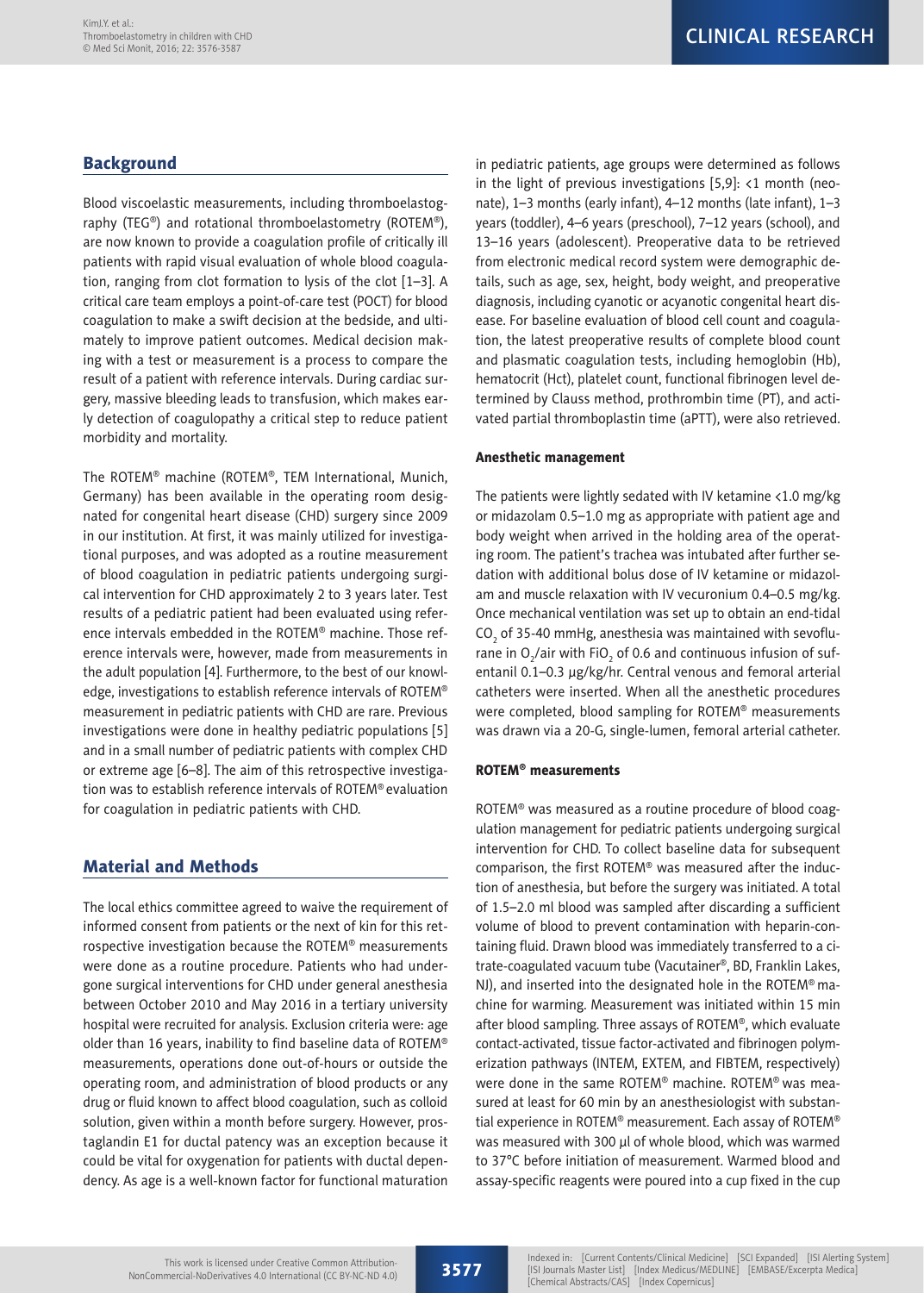holder, using an automatic pipette system. Reagents required to activate each coagulation pathway were: 1) star-TEM with calcium chloride for both INTEM and EXTEM, 2) in-TEM: contact activator comprised of partial thromboplastin phospholipid for INTEM, 3) ex-TEM: tissue factor containing thromboplastin for EXTEM, and 4) fib-TEM: platelet inhibitor (cytochalasin D) and calcium chloride for FIBTEM (TEM International, Munich, Germany). Once measurements were initiated, the results were displayed on the screen, and ultimately recorded and stored in the integrated computer of the ROTEM® machine. The parameters of ROTEM® measurement to be retrieved to establish reference intervals were: clotting time (CT, time to initial appearance of clot, in seconds); amplitude at 10 min after initial appearance of clot (A10); clot formation time (CFT, time from the first appearance of clot to an amplitude of 20 mm, in seconds); alpha angle  $(\alpha,$  an angle between horizontal axis of time and tangent to main body of trace from a time point of CT, in degrees); maximal clot firmness (MCF, the widest amplitude of main body of trace, in millimeters), clot lysis index at 60 min (LI60, a ratio of amplitude at 60 min after CT to MCF, as percentage); and maximal clot elasticity (MCE, calculated value from a formula of 100×MCF/(100-MCF)) (Figure 1). For FIBTEM, parameters such as A10, MCF, and MCE, which evaluate clot strength, were only retrieved for analysis, because other parameters, including CT, CFT,  $\alpha$ , and LI60, are usually not used for evaluation of fibrin polymerization [4]. Data of ROTEM® measurements were retrieved as a text file (\*.txt) and then tabulated into a worksheet using MICROSOFT® EXCEL® 2016 (MICROSOFT, Redmond, WA). Calibration of the ROTEM<sup>®</sup> machine was performed regularly based on instructions from the manufacturer.

### Statistical methods

The primary endpoint of this retrospective investigation was to establish reference intervals of previously described parameters of ROTEM® measurement in pediatric patients with CHD. Reference intervals were calculated as lower and upper reference limits with 2.5<sup>th</sup> and 97.5<sup>th</sup> percentiles of distribution of ROTEM® measurement results, as recommended by CLSI guidelines [10]. Because the number of patients in each age group was not expected to reach 120, which is a recommended number of reference individuals by CLSI guidelines, the robust method, as suggested by Horn and Pesce [11], was used to calculate reference limits and 90% confidence interval of each reference limit. The secondary endpoint was to compare the ROTEM® measurement results to find a possible difference 1) between age groups and 2) between patients with acyanotic and cyanotic CHD. For comparison between age groups, data are presented as mean (SD) or median (interquartile range) and ANOVA or Kruskal-Wallis test were used, respectively, as indicated by results of the normality test. Multiple comparisons with Tuckey's method were used as a *post hoc* test. For comparison between cyanotic and acyanotic patients, the *t* 





test or Wilcox signed rank sum test was done, as appropriate, for normality testing. For testing normality of distribution, the Shapiro-Wilk test was used. Statistical analysis, including calculations of reference limits and confidence intervals, was performed with R studio (Ver. 0.99.902, RStudio Team (2015). RStudio: Integrated Development for R. RStudio, Inc., Boston, MA, URL. *http://www.rstudio.com/*) and R version 3.3.0 (R Core Team (2016). R: A language and environment for statistical computing. R Foundation for Statistical Computing, Vienna, Austria. URL *https://www.R-project.org/*) with packages named "referenceIntervals" (Daniel Finnegan (2014). referenceIntervals: Reference Intervals. R package version 1.1.1. *https://CRAN.Rproject.org/package=referenceIntervals*), and nparcomp [12].

## Results

The data of 1494 patients undergoing surgical interventions for CHD were retrieved. The data of 413 patients were analyzed after the exclusion of patients older than 16 years of age, those undergoing surgery out-of-hours or outside the operating room, those without available baseline data of ROTEM® measurements, those given blood products or any drug or fluid known to affect coagulation, and/or those undergoing repeated operations in which the latest operation was performed while the patient was still in the same age group. Details are depicted in Figure 2.

Patient characteristics are presented in Table 1. Sex ratio was similar between age groups (P=0.963). With advancing age, height, body weight, and body surface area were elevated (p<0.001). There was a difference in the number of children with cyanosis among age groups (P<0.01). Younger children were more likely to have cyanosis compared to older children.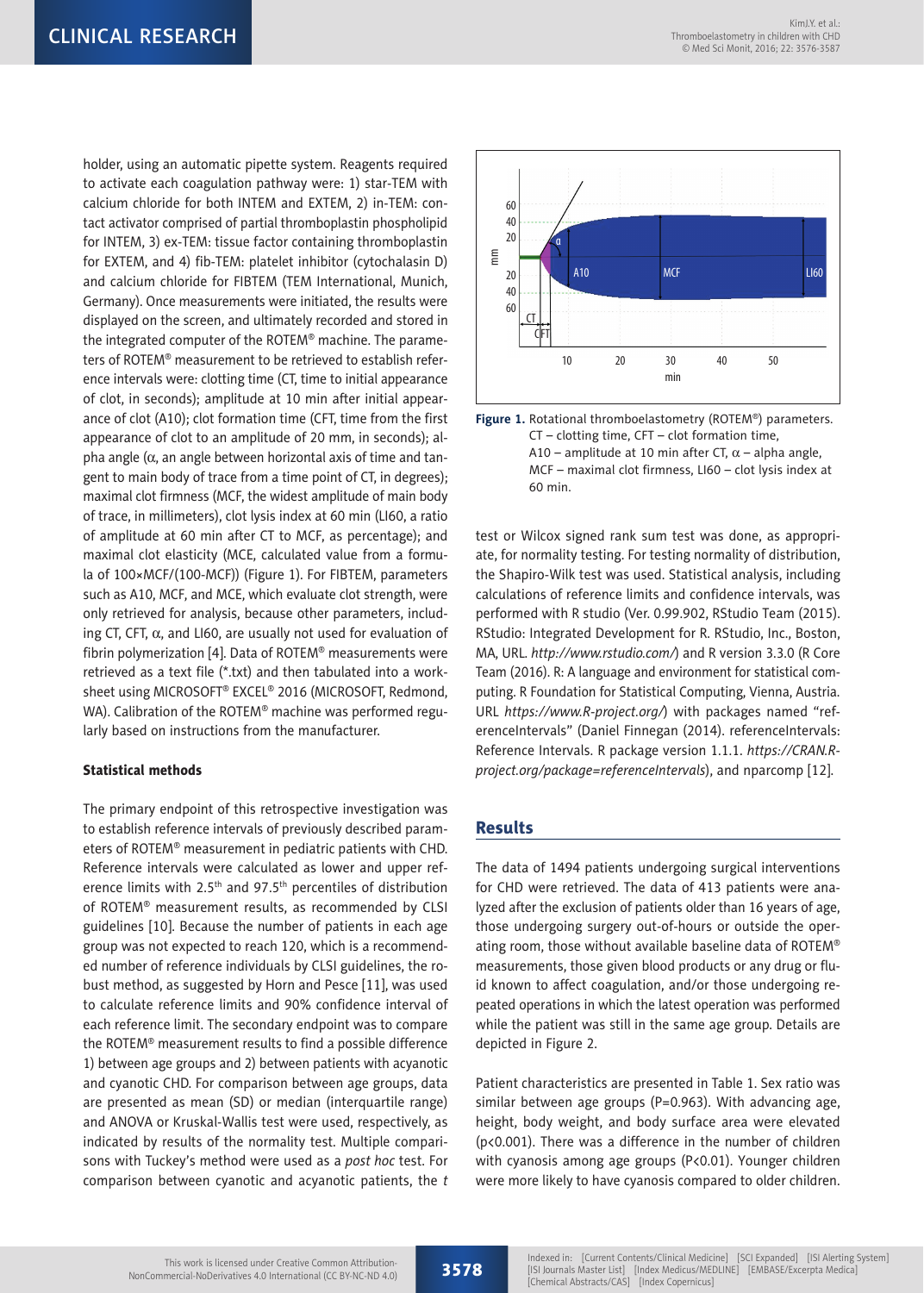

**Figure 2.** Flow chart representing the process of

| Table 1. Demographic data. |  |
|----------------------------|--|
|----------------------------|--|

|                      | <b>Neonate</b><br>$(n=119)$ | <b>Early infant</b><br>$(n=76)$ | Late infant<br>$(n=87)$ | <b>Toddler</b><br>$(n=55)$ | <b>Preschool</b><br>$(n=37)$ | <b>School</b><br>$(n=32)$ | <b>Adolescent</b><br>$(n=7)$ | P.     |
|----------------------|-----------------------------|---------------------------------|-------------------------|----------------------------|------------------------------|---------------------------|------------------------------|--------|
| Age                  | $15.9 + 7.1$<br>day         | $54.8 + 16.5$<br>day            | $5.7 + 2.0$<br>month    | $1.8 + 0.6$<br>year        | $4.3 + 0.8$<br>year          | $8.4 \pm 1.7$<br>year     | $13.6 + 0.6$<br>year         |        |
| <b>Sex</b>           |                             |                                 |                         |                            |                              |                           |                              | 0.093  |
| Male                 | 58 (48.7%)                  | 37 (48.7%)                      | 39 (44.8%)              | 25 (45.5%)                 | 17 (45.9%)                   | 16 (50.0%)                | 2(28.6%)                     |        |
| Female               | 61 (51.3%)                  | 39 (51.3%)                      | 48 (55.2%)              | 30 (54.5%)                 | 20 (54.1%)                   | 16 (50.0%)                | 5(71.4%)                     |        |
| Height (cm)          | $49.0+4.5$                  | $54.0 + 5.1$                    | $62.3 + 6.7$            | $82.4 + 7.8$               | $100.5 + 8.4$                | $127.5 \pm 10.8$          | $156.5 + 8.9$                |        |
| Bodyweight (kg)      | $3.3 + 0.6$                 | $4.3 + 0.9$                     | $6.1 \pm 1.4$           | $10.1 + 1.9$               | $15.0 + 3.4$                 | $25.3 + 7.3$              | $39.4 + 9.8$                 |        |
| BSA(m <sup>2</sup> ) | $0.20 + 0.03$               | $0.24 \pm 0.04$                 | $0.31 \pm 0.05$         | $0.50 + 0.07$              | $0.64 + 0.10$                | $0.95 \pm 0.17$           | $1.33 + 0.19$                |        |
| Cyanosis             | 15 (12.6%)                  | 11 (14.7%)                      | 15 (17.2%)              | 10 (18.2%)                 | 15 (40.5%)                   | $(6.2\%)$<br>2            | $1(14.3\%)$                  | < 0.01 |

Data are number (%) or mean ±SD, as appropriate. BSA – body surface area.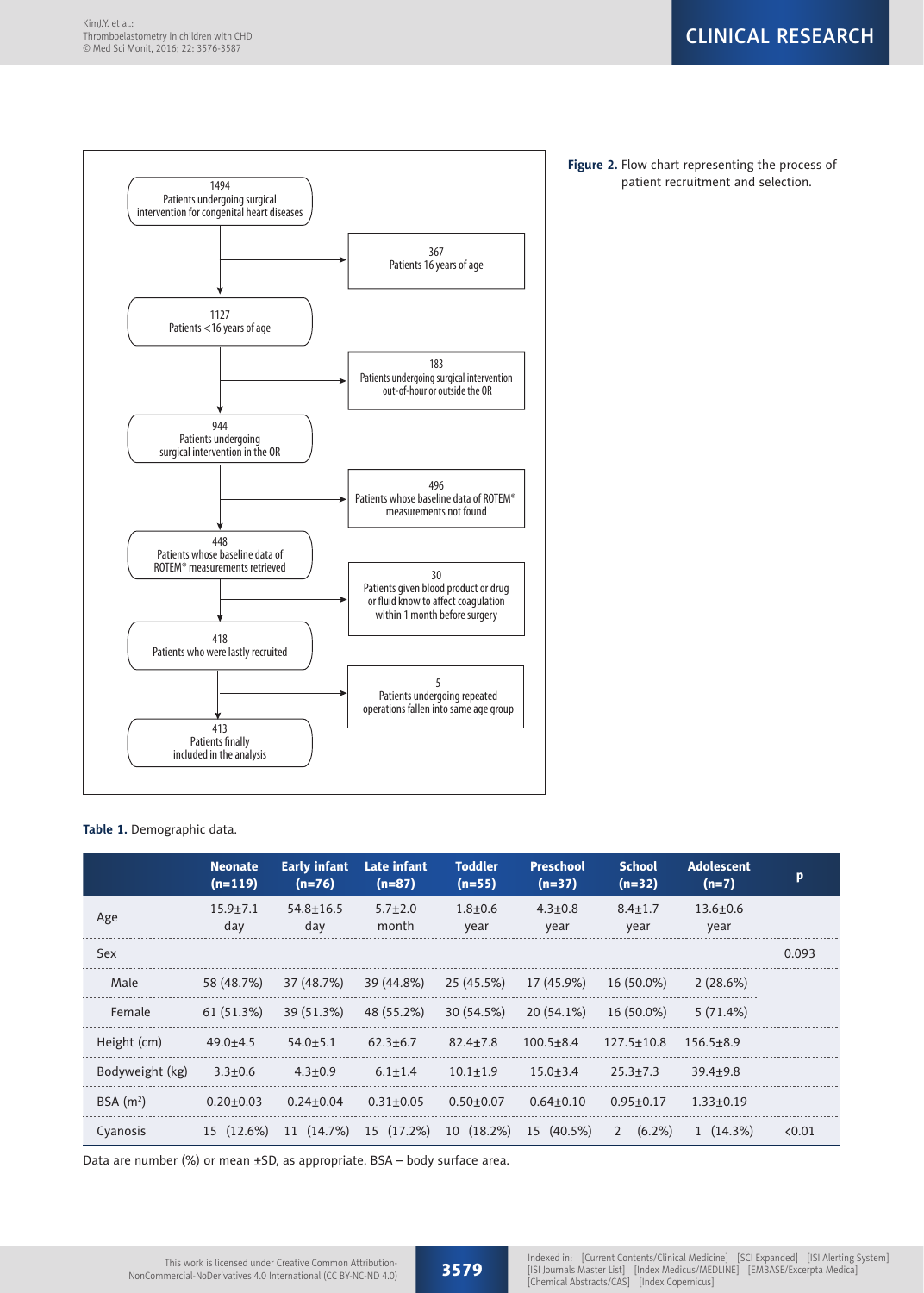|                             | <b>Neonate</b><br>$(N=119)$ | <b>Early infant</b><br>$(N=76)$ | Late infant<br>$(N=87)$ | <b>Toddler</b><br>$(N=55)$                                                                                                              | <b>Preschool</b><br>$(N=37)$ | <b>School</b><br>$(N=32)$     | <b>Adolescent</b><br>$(N=7)$ | p       |
|-----------------------------|-----------------------------|---------------------------------|-------------------------|-----------------------------------------------------------------------------------------------------------------------------------------|------------------------------|-------------------------------|------------------------------|---------|
| Hb                          | 12.9                        | $11.1*$                         | $11.4*$                 | $12.9^{+,}$                                                                                                                             | $13.7^{*,1,1}$               | $12.9^{+,}$                   | $14.5***$ , $5,8$ , $@$      | < 0.001 |
| (g/dL)                      | [11.2; 14.4]                | [10.2; 11.8]                    | [10.8; 12.6]            | [11.9; 13.9]                                                                                                                            | [12.8; 16.1]                 | [12.2; 13.9]                  | [13.9; 15.3]                 |         |
| <b>Hct</b>                  | 38.5                        | $32.5*$                         | $34.1*$                 | $37.3^{+,}$                                                                                                                             | $39.8^{+,}$                  | $37.9^{+,+}$                  | 42.0 <sup>*,1,‡,§, @</sup>   | < 0.001 |
| $(\%)$                      | [33.2; 43.0]                | [29.8:36.0]                     | [31.8; 37.5]            | [35.5; 39.8]                                                                                                                            | [36.5; 49.8]                 | [35.9:40.4]                   | [41.5: 44.5]                 |         |
| Platelet<br>$(x10^3/\mu l)$ | 404.0                       | 444.0                           | 387.0                   | $320.0^{+,+}$<br>$[279.5; 481.5]$ $[337.5; 534.5]$ $[309.5; 451.0]$ $[261.5; 375.5]$ $[266.0; 358.0]$ $[232.0; 276.0]$ $[207.0; 305.0]$ | 307.0 <sup>*,†,‡</sup>       | $255.5$ <sup>*,t, ‡,§,#</sup> | $222.0$ <sup>*,†,‡</sup>     | < 0.001 |
| Fibrinogen<br>(mg/dL)       | 217.0                       | 214.0                           | 206.0                   | $244.0$ <sup>*,t, ‡</sup><br>[175.0; 263.0] [182.0; 248.0] [170.5; 244.5] [222.5; 284.5] [222.0; 292.0] [216.0; 286.0] [184.0; 256.0]   | $252.0$ <sup>*,†,‡</sup>     | $247.0^{\ddagger}$            | 227.0                        | < 0.001 |
| aPTT                        | 44.5                        | $38.1*$                         | $34.8*$                 | $33.6*$                                                                                                                                 | $35.0*$                      | $34.9*$                       | $34.7*$                      | < 0.001 |
| (sec)                       | [39.5; 51.2]                | [32.7; 41.2]                    | [31.7; 37.9]            | [31.5; 37.2]                                                                                                                            | [33.1; 36.8]                 | [33.1; 36.9]                  | [34.0:39.1]                  |         |
| PT.                         | 11.9                        | 11.5                            | 11.7                    | 11.5                                                                                                                                    | 12.1                         | $12.4^{\frac{5}{2}}$          | 11.4                         | 0.008   |
| (sec)                       | [10.9; 13.9]                | [10.9; 12.1]                    | [11.0; 12.6]            | [10.9; 12.0]                                                                                                                            | [11.3; 12.6]                 | [11.6; 13.6]                  | [11.0:11.8]                  |         |
| <b>ACT</b><br>initial       | 143.0                       | 144.0                           | $132.0$ *,†             | $132.0*$<br>$[129.0; 153.5]$ $[132.5; 148.5]$ $[121.0; 143.0]$ $[123.0; 136.0]$ $[127.0; 142.0]$ $[131.0; 150.0]$ $[140.5; 150.5]$      | 133.0                        | 140.0                         | 150.0                        | < 0.001 |

**Table 2.** Hematologic and plasmatic coagulation parameters classified with age groups.

Data are median [interquartile range]. Hb – hemoglobin, Hct – hematocrit, PT – prothrombin time; aPTT – activated partial thromboplastin time. \* p<0.05, compared to Neonate; † p<0.05, compared to Early Infant; ‡ p<0.05, compared to Late Infant; § p<0.05, compared to Toddler;  $\textdegree$  p<0.05, compared to School;  $\textdegree$  p<0.05, compared to Preschool.

The preoperative results of complete blood count and plasmatic coagulation tests are presented in Table 2. All hematologic and plasmatic coagulation profiles except PT differed among age groups (all P<0.001). The Hb and Hct were significantly lower in early and late infants compared to other age groups (all p<0.05). Platelet count was significantly higher in early and late infants compared to that in children of older age groups (all p<0.05). The aPTT was significantly prolonged in neonates in comparison to other age groups (all  $p<0.05$ ).

INTEM parameters were significantly different among all age group (all p<0.001 except LI60, in which p=0.014). Compared to those in late infant, toddler, preschool, and school age groups, CT was significantly prolonged, CFT was significantly shorter, and  $\alpha$  was steeper in neonates and early infants (all p<0.05). Compared to all other age groups, A10, MCF, and MCE were significantly greater in neonates and early infants (all p<0.05) (Table 3). With LI60, no between-group difference was found with post hoc analysis. Apart from INTEM results, CT in EXTEM was significantly shorter in neonates and early infants compared to all other age groups. Other parameters showed a similar pattern to INTEM results: significantly shorter CFT and steeper  $\alpha$ , and greater A10, MCF and MCE in neonates and early infants compared to all other age groups (Table 4). For FIBTEM parameters, A10, MCF, and MCE were significantly greater in

neonates and infants compared to those in late infant, toddler, and preschool age groups (Table 5).

The results of ROTEM® measurements were classified on the basis of preoperative diagnosis of cyanotic and acyanotic CHD (Table 6). Although prolongation of CT in INTEM in cyanotic patients was not statistically significant compared to acyanotic patients, ROTEM® parameters of INTEM and EXTEM assays in cyanotic patients were shown to have significantly prolonged CT and CFT, and significantly reduced  $\alpha$ , A10, MCF, and MCE. Clot lysis index was significantly different between cyanotic and acyanotic patients only in INTEM assay. FIBTEM parameters of A10, MCF, and MCE were significantly lower in cyanotic patients compared to that in acyanotic patients.

Reference limits representing 95% of distribution of ROTEM® parameters and 90% confidence intervals of upper and lower reference limits are presented in Tables 7–9, in which reference intervals obtained from otherwise healthy pediatric patients are also presented for comparison [5].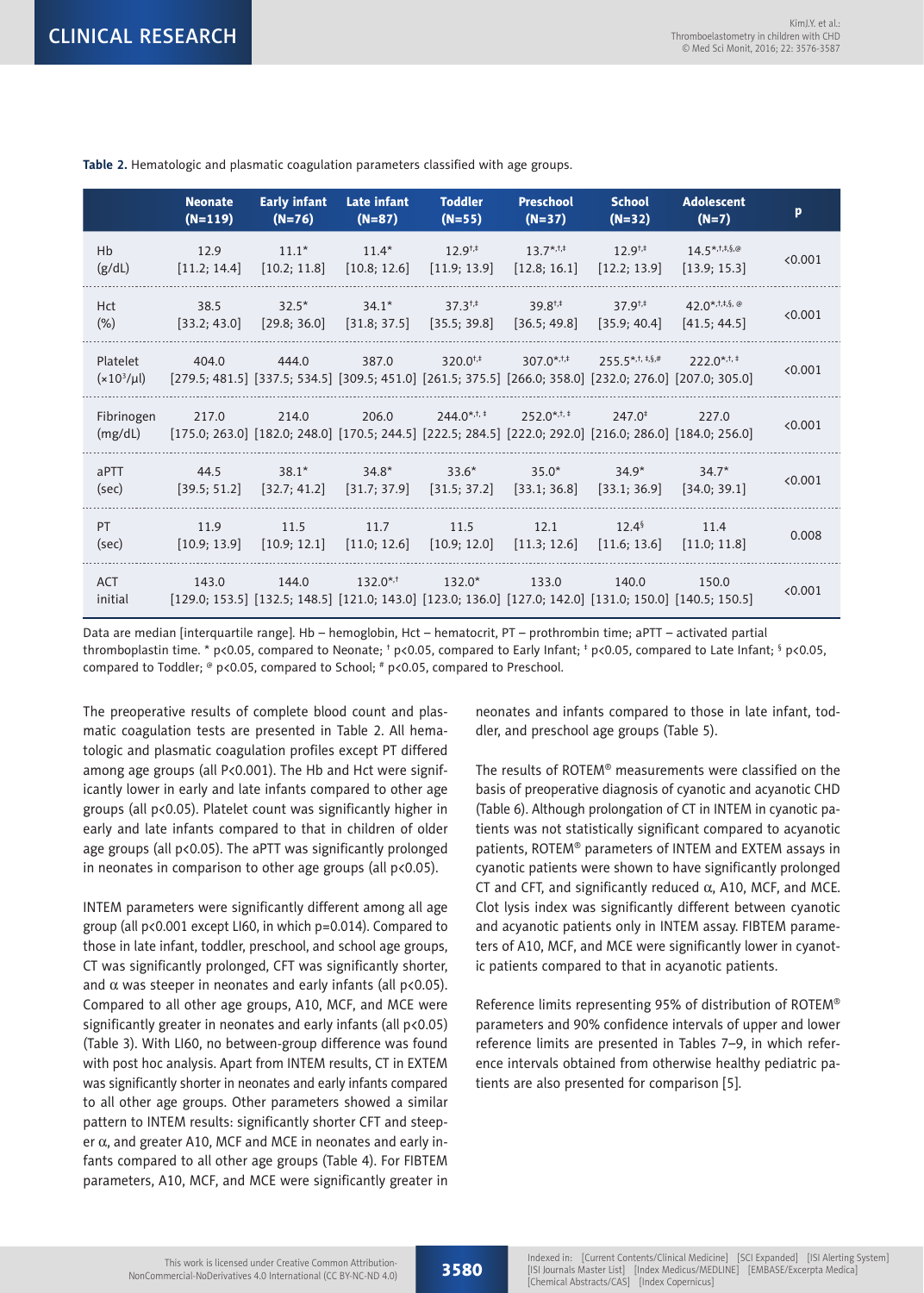|            | <b>Neonate</b><br>$(N=119)$ | <b>Early infant</b><br>$(N=76)$                                                                                                 | Late infant<br>$(N=87)$      | <b>Toddler</b><br>$(N=55)$   | <b>Preschool</b><br>$(N=37)$ | <b>School</b><br>$(N=32)$                     | <b>Adolescent</b><br>$(N=7)$                     | p               |
|------------|-----------------------------|---------------------------------------------------------------------------------------------------------------------------------|------------------------------|------------------------------|------------------------------|-----------------------------------------------|--------------------------------------------------|-----------------|
| <b>CT</b>  | 236.5                       | 238.0<br>$[198.0; 297.0]$ $[201.5; 282.0]$ $[177.0; 301.0]$ $[170.5; 242.5]$ $[169.0; 254.0]$ $[166.5; 229.0]$ $[150.0; 202.0]$ | $221.0^{*,+}$                | $205.0$ <sup>*,†</sup>       | $199.0*$                     | $195.0$ <sup>*,†</sup>                        | $173.0^{*,+}$                                    | < 0.001         |
| A10        | 63.0<br>[59.0; 67.0]        | 63.0<br>[58.0; 65.0]                                                                                                            | $56.0^{+,5}$<br>[52.0; 62.0] | $54.0^{+,5}$<br>[50.0; 57.5] | $53.0^{+,5}$<br>[50.0; 56.0] | $53.0^{+,5}$<br>[49.0; 57.0]                  | $49.0^{+, \circledcirc}$<br>[48.0; 54.0]         | < 0.001         |
| <b>CFT</b> | 50.5<br>[42.0; 68.0]        | 52.0<br>[44.0; 67.0]                                                                                                            | $69.0^{+,5}$<br>[53.5; 89.0] | $79.0^{+,5}$<br>[63.0; 94.5] | $79.0^{+,5}$                 | $86.5^{*,5}$<br>$[65.0; 105.0]$ [71.5; 105.0] | $88.0*$<br>[66.5; 97.5]                          | < 0.001         |
| <b>MCF</b> | 67.0<br>[64.0; 71.0]        | 67.0<br>[63.0; 69.0]                                                                                                            | $62.0^{+,5}$<br>[58.0; 67.0] | $59.0^{+,5}$<br>[56.0; 64.0] | $59.0^{+,5}$<br>[57.0; 64.0] | $60.0^{+,5}$<br>[56.0; 65.0]                  | 57.0 <sup><math>@,#</math></sup><br>[54.5; 60.0] | $\langle 0.001$ |
| $\alpha$   | 80.0<br>[76.0; 82.0]        | 79.0<br>[76.0; 81.0]                                                                                                            | $77.0^{4.5}$<br>[72.0; 79.0] | $74.5^{*,5}$<br>[71.0; 77.0] | $74.0^{+,5}$<br>[70.0; 77.0] | $73.0^{+,5}$<br>[70.0; 76.0]                  | $73.0*$<br>[71.0; 76.5]                          | $\langle 0.001$ |
| LI60       | 94.0<br>[92.0; 96.0]        | 93.0<br>[91.0; 95.0]                                                                                                            | 93.0<br>[91.0; 94.5]         | 91.5<br>[88.5; 95.0]         | 92.5<br>[90.0; 95.5]         | 94.0<br>[89.5; 96.0]                          | 92.0<br>[90.0; 93.0]                             | 0.014           |
| <b>MCE</b> | 206.0                       | 205.0<br>$[181.0; 245.0]$ $[170.0; 224.5]$ $[136.5; 199.5]$ $[128.0; 176.0]$ $[131.0; 176.0]$ $[128.5; 185.0]$ $[120.0; 148.5]$ | $164.0^{4.5}$                | $144.0^{+,5}$                | $147.0^{+,5}$                | $149.5^{+,5}$                                 | $134.0^{+,#}$                                    | < 0.001         |

**Table 3.** INTEM parameters of ROTEM measurement classified with age groups.

Data are median [interquartile range]. CT – clotting time; A10 – amplitude at 10 minutes after CT; CFT – clot formation time; MCF – maximal clot firmness;  $\alpha$  – alpha angle; LI60 – clot lysis index at 60 minute; MCE – maximal clot elasticity. \* p<0.05, compared to Neonate; † p<0.05, compared to Early Infant; † p<0.001, compared to Neonate; § p<0.001, compared to Early Infant; ® p<0.01; compared to Early Infant; # p<0.01, compared to Neonate.

**Table 4.** EXTEM parameters of ROTEM measurement classified with age groups.

|            | <b>Neonate</b><br>$(N=119)$ | <b>Early infant</b><br>$(N=76)$ | Late infant<br>$(N=87)$               | <b>Toddler</b><br>$(N=55)$                                                                                                            | <b>Preschool</b><br>$(N=37)$        | <b>School</b><br>$(N=32)$             | <b>Adolescent</b><br>$(N=7)$            | p       |
|------------|-----------------------------|---------------------------------|---------------------------------------|---------------------------------------------------------------------------------------------------------------------------------------|-------------------------------------|---------------------------------------|-----------------------------------------|---------|
| <b>CT</b>  | 47.0<br>[41.5; 54.0]        | 45.0<br>[40.5; 52.0]            | $55.0$ *,†<br>[49.0; 63.0]            | 58.0 <sup>‡,§</sup><br>[46.0; 65.0]                                                                                                   | 56.0 <sup>*,†</sup><br>[52.0; 68.0] | $57.0^{*,+}$<br>[51.5; 65.0]          | $62.0^{\circ.5}$<br>[56.0; 64.0]        | < 0.001 |
| A10        | 63.0<br>[58.5; 67.5]        | 63.0<br>[59.0; 66.5]            | $56.0$ *,†<br>[52.5; 61.5]            | $54.0$ <sup>*,†</sup><br>[47.5; 58.5]                                                                                                 | 56.0 <sup>*,†</sup><br>[49.0; 59.0] | $54.0$ <sup>*,†</sup><br>[48.0; 59.0] | $48.0^{*,+}$<br>[46.0; 54.0]            | < 0.001 |
| <b>CFT</b> | 59.0<br>[50.5; 70.0]        | 58.0<br>[49.0; 69.5]            | $72.0$ <sup>*,†</sup><br>[60.0; 87.5] | $86.0$ <sup>*,†</sup><br>[69.5; 117.5]                                                                                                | $86.0$ *,†<br>[68.0; 108.0]         | $86.5^{*,+}$<br>[74.0; 113.5]         | $101.0$ <sup>*,†</sup><br>[75.0; 110.5] | < 0.001 |
| <b>MCF</b> | 68.0<br>[63.5; 71.0]        | 67.0<br>[63.0; 70.0]            | $63.0$ *,†<br>[60.0; 66.0]            | $60.0$ <sup>*,†</sup><br>[56.0; 64.5]                                                                                                 | $63.0$ *,†<br>[60.0; 66.0]          | $61.0^*$ .<br>[56.0; 66.5]            | $56.0$ *,†<br>[54.5; 60.0]              | < 0.001 |
| $\alpha$   | 78.0<br>[76.0; 80.0]        | 78.0<br>[76.0; 80.0]            | $75.0$ <sup>*,†</sup><br>[72.0; 78.0] | $73.0^{*,+}$<br>[68.0; 76.0]                                                                                                          | $73.0^{*,+}$<br>[69.0; 76.0]        | $72.0$ <sup>*,†</sup><br>[68.0; 75.0] | $70.0^{*,+}$<br>[68.5; 74.5]            | < 0.001 |
| LI60       | 92.0<br>[89.0; 95.0]        | 90.0<br>[86.0; 92.5]            | 91.0<br>[88.0; 93.0]                  | 91.0<br>[88.5; 95.0]                                                                                                                  | 91.5<br>[89.0; 94.0]                | 94.0<br>[92.0; 96.0]                  | 92.0<br>[90.0; 92.0]                    | 0.038   |
| <b>MCE</b> | 212.0                       | 204.5                           | $170.0^{*,+}$                         | $153.0$ *,†<br>$[174.0; 248.0]$ $[171.5; 234.0]$ $[149.5; 196.5]$ $[126.5; 181.5]$ $[147.0; 194.0]$ $[128.5; 196.5]$ $[118.0; 150.0]$ | $168.0$ *,†                         | $154.5^{*,+}$                         | $128.0^{*,+}$                           | < 0.001 |

Data are median [interquartile range]. CT – clotting time; A10 – amplitude at 10 minutes after CT; CFT – clot formation time; MCF – maximal clot firmness;  $\alpha$  – alpha angle; LI60 – clot lysis index at 60 minute; MCE – maximal clot elasticity. \* p<0.001, compared to Neonate; † p<0.001, compared to Early Infant; ‡ p<0.01, compared to Neonate; § p<0.01, compared to Early Infant; ® p<0.05, compared to Neonate.

3581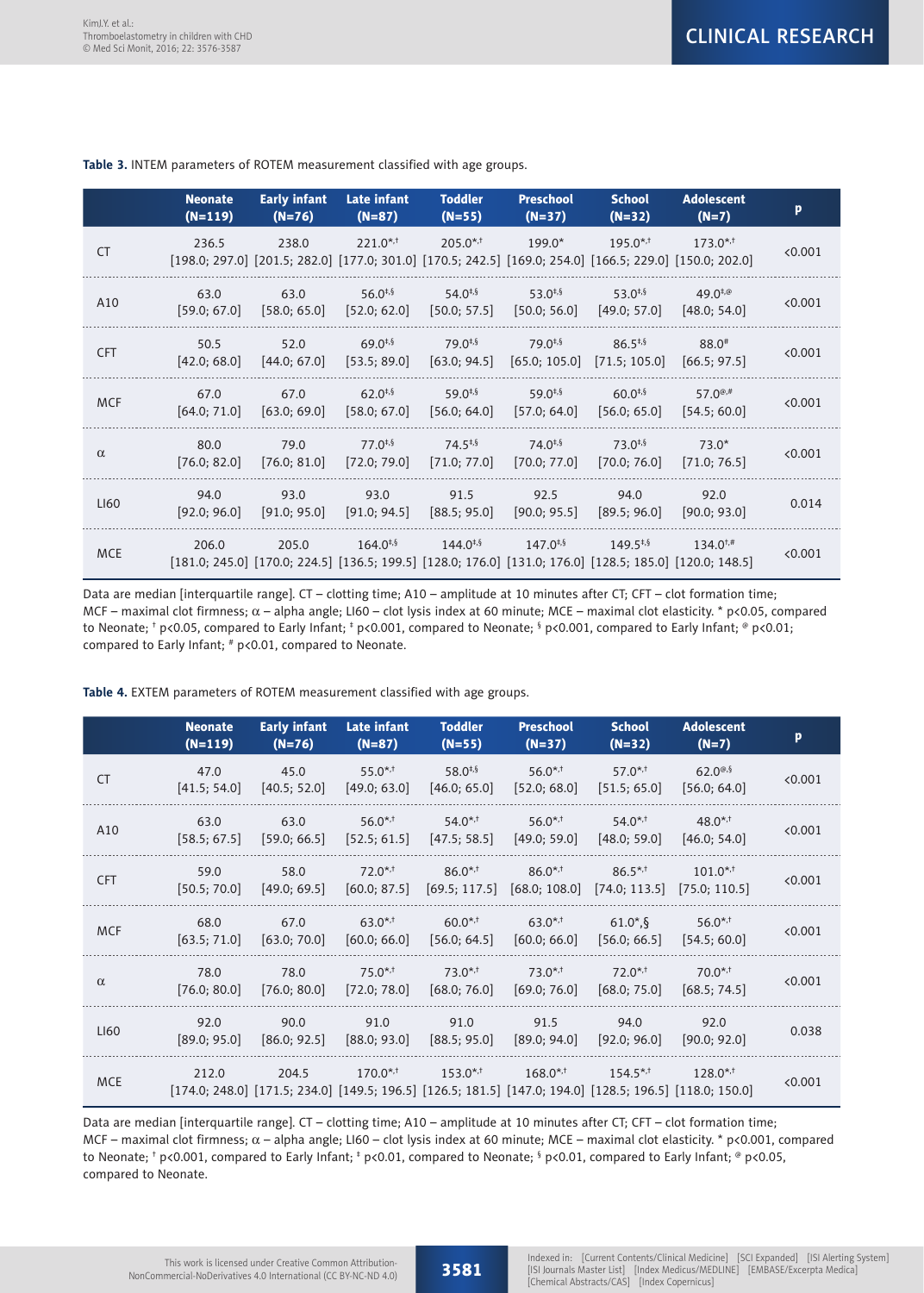|            | <b>Neonate</b><br>$(N=119)$ | <b>Early infant</b><br>$(N=76)$ | Late infant<br>$(N=87)$      | <b>Toddler</b><br>$(N=55)$   | <b>Preschool</b><br>$(N=37)$          | <b>School</b><br>$(N=32)$            | <b>Adolescent</b><br>$(N=7)$ | p       |
|------------|-----------------------------|---------------------------------|------------------------------|------------------------------|---------------------------------------|--------------------------------------|------------------------------|---------|
| A10        | 18.0<br>[14.0; 21.0]        | 16.0<br>[13.0; 19.0]            | $13.0^{*,+}$<br>[10.0; 17.0] | $12.0^{*,+}$<br>[9.0; 15.5]  | $12.0^{*,+}$<br>[9.0; 14.0]           | 11.5 <sup>5</sup><br>[9.0; 17.0]     | 11.0<br>[7.0; 14.0]          | < 0.001 |
| <b>MCF</b> | 19.0<br>[15.0; 23.5]        | 17.0<br>[14.0; 21.0]            | $14.0^{*,+}$<br>[11.0; 19.0] | $13.0^{*,+}$<br>[10.0; 17.5] | $13.0^{*,+}$<br>[11.0; 16.0]          | $13.5^{\frac{5}{2}}$<br>[10.0; 18.0] | 12.0<br>[8.0; 16.0]          | < 0.001 |
| <b>MCE</b> | 24.0<br>[18.0; 30.5]        | 20.5<br>[16.0; 26.0]            | $16.0^{*,+}$<br>[12.0; 23.0] | $15.0^{*,+}$<br>[11.0; 21.0] | $15.0$ <sup>*,†</sup><br>[12.0; 19.0] | $15.5^{\frac{5}{2}}$<br>[11.5; 21.5] | 13.0<br>[8.0; 19.5]          | < 0.001 |

**Table 5.** FIBTEM parameters of ROTEM measurement classified with age groups.

Data are median [interquartile range]. A10 – amplitude at 10 minutes after CT; MCF – maximal clot firmness; MCE – maximal clot elasticity. \* p<0.001; compared to Neonate; † p<0.05, compared to Early Infant; ‡ p<0.01, compared to Early Infant; § p<0.05, compared to Neonate.

**Table 6.** INTEM, EXTEM and FIBTEM parameters of ROTEM measurement classified with acyanotic and cyanotic diagnosis.

|               |            | <b>Acyanosis (N=344)</b> |       | Cyanosis (N=69) | p       |
|---------------|------------|--------------------------|-------|-----------------|---------|
| <b>INTEM</b>  | <b>CT</b>  | 216.0<br>[181.0; 272.0]  | 227.0 | [187.0; 295.0]  | 0.353   |
|               | A10        | 59.0<br>[54.0; 64.0]     | 55.0  | [47.0; 59.0]    | < 0.001 |
|               | <b>CFT</b> | 62.0<br>[47.0; 81.0]     | 85.0  | [55.0; 113.0]   | < 0.001 |
|               | <b>MCF</b> | 65.0<br>[60.0; 68.0]     | 62.0  | [55.0; 66.0]    | 0.001   |
|               | $\alpha$   | 77.0<br>[74.0; 80.0]     | 73.0  | [69.0; 79.0]    | < 0.001 |
|               | LI60       | 93.0<br>[91.0; 95.0]     | 94.0  | [92.0; 97.0]    | 0.008   |
|               | <b>MCE</b> | 182.0<br>[148.0; 216.0]  | 164.0 | [124.0; 195.0]  | 0.001   |
| <b>EXTEM</b>  | СT         | 51.0<br>[45.0; 59.0]     | 56.0  | [48.0; 65.0]    | 0.014   |
|               | A10        | 60.0<br>[54.0; 64.0]     | 56.0  | [48.0; 60.0]    | < 0.001 |
|               | <b>CFT</b> | 67.0<br>[56.0; 86.0]     | 77.0  | [64.0; 111.0]   | < 0.001 |
|               | <b>MCF</b> | 65.0<br>[61.0; 69.0]     | 62.0  | [56.0; 67.0]    | < 0.001 |
|               | $\alpha$   | 77.0<br>[73.0; 79.0]     | 74.0  | [68.0; 77.0]    | < 0.001 |
|               | LI60       | 91.0<br>[88.0; 94.0]     | 92.0  | [88.0; 96.0]    | 0.155   |
|               | <b>MCE</b> | 187.0<br>[158.0; 222.5]  | 160.0 | [128.0; 200.0]  | < 0.001 |
| <b>FIBTEM</b> | A10        | 15.0<br>[11.0; 19.0]     | 12.0  | [10.0; 16.0]    | < 0.001 |
|               | <b>MCF</b> | 16.0<br>[12.0; 21.0]     | 14.0  | [11.0; 17.0]    | 0.007   |
|               | <b>MCE</b> | 19.0<br>[14.0; 27.0]     | 17.0  | [12.0; 21.0]    | 0.009   |

Data are median [interquartile range]. CT – clotting time; A10 – amplitude at 10 minutes after CT; CFT – clot formation time; MCF – maximal clot firmness;  $\alpha$  – alpha angle; LI60 – clot lysis index at 60 minute; MCE – maximal clot elasticity.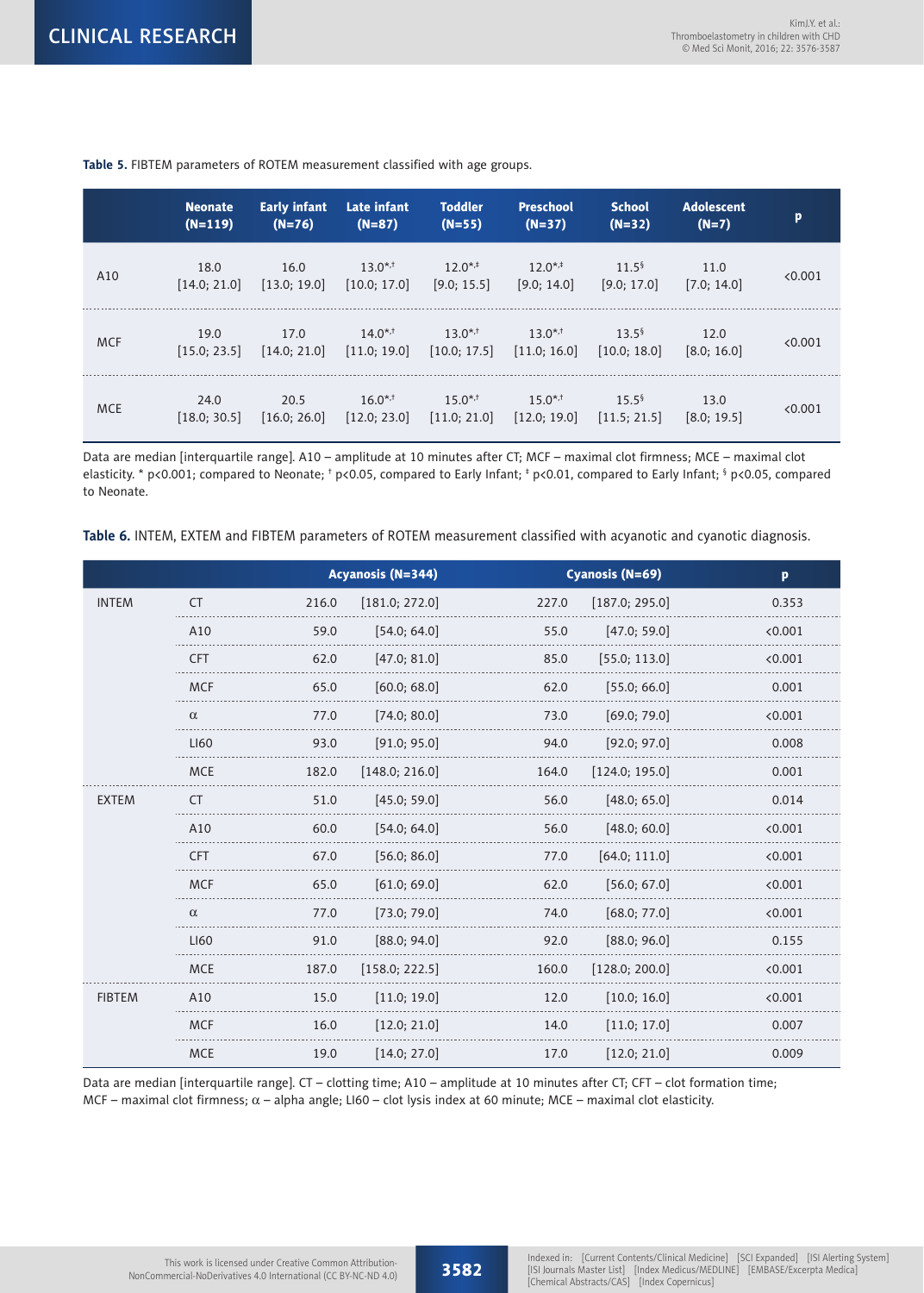# **Table 7.** 95% reference intervals and 90% confidence intervals of lower and upper reference limits of INTEM parameters of ROTEM measurement.

|            |                   |       | <b>Neonate</b><br>$(n=119)$ | <b>Early infant</b><br>$(n=76)$ | <b>Late infant</b><br>$(n=87)$ | <b>Toddler</b><br>$(n=55)$ | <b>Preschool</b><br>$(n=37)$ | <b>School</b><br>$(n=32)$ | <b>Adolescent</b><br>$(n=7)$ |
|------------|-------------------|-------|-----------------------------|---------------------------------|--------------------------------|----------------------------|------------------------------|---------------------------|------------------------------|
| <b>CT</b>  | Ref intervals [5] |       |                             | $105 - 285$                     | $76 - 239$                     | $99 - 207$                 | $99 - 239$                   | $97 - 212$                | 128-206                      |
|            | 95% Ref Interval  |       | $94 - 383$                  | $102 - 374$                     | 44-402                         | 104-307                    | 73-327                       | $91 - 304$                | $91 - 304$                   |
|            | 90% CI            | Lower | $76 - 113$                  | $80 - 123$                      | $14 - 80$                      | $85 - 124$                 | 39-100                       | 66-113                    | $66 - 113$                   |
|            |                   |       | Upper 358 - 409             | 343-402                         | 364-437                        | 286-329                    | 283-369                      | 277–339                   | 277–339                      |
| A10        | Ref intervals [5] |       |                             | $50 - 72$                       | $47 - 70$                      | $45 - 67$                  | $45 - 68$                    | $45 - 66$                 | $48 - 67$                    |
|            | 95% Ref Interval  |       | $57 - 77$                   | $57 - 75$                       | $50 - 73$                      | $47 - 71$                  | $45 - 74$                    | $47 - 73$                 | $43 - 71$                    |
|            | 90% CI            | Lower | $56 - 58$                   | $55 - 59$                       | $48 - 52$                      | $45 - 49$                  | $38 - 51$                    | $43 - 50$                 |                              |
|            |                   | Upper | $76 - 79$                   | $73 - 76$                       | $71 - 75$                      | $69 - 74$                  | 68-81                        | $69 - 77$                 |                              |
| <b>CFT</b> | Ref intervals [5] |       |                             | $27 - 88$                       | $37 - 100$                     | 42–112                     | $40 - 94$                    | $48 - 93$                 | $45 - 106$                   |
|            | 95% Ref Interval  |       | $22 - 120$                  | $31 - 91$                       | $29 - 158$                     | $43 - 145$                 | $35 - 195$                   | 48-162                    | $36 - 191$                   |
|            |                   | Lower | $19 - 26$                   | $28 - 33$                       | $25 - 34$                      | $37 - 49$                  | $26 - 46$                    | $41 - 54$                 |                              |
|            | 90% CI            | Upper | 100-145                     | 83–100                          | 135-186                        | 126-166                    | $151 - 269$                  | 138-191                   |                              |
| <b>MCF</b> | Ref intervals [5] |       |                             | $54 - 71$                       | $52 - 73$                      | $56 - 72$                  | $53 - 73$                    | $53 - 69$                 | 54-71                        |
|            | 95% Ref Interval  |       | $58 - 78$                   | $58 - 76$                       | $51 - 74$                      | $47 - 73$                  | $46 - 75$                    | $47 - 74$                 | $46 - 72$                    |
|            | 90% CI            | Lower | $56 - 59$                   | $57 - 60$                       | $48 - 53$                      | 44-49                      | $40 - 53$                    | $44 - 51$                 | $41 - 49$                    |
|            |                   | Upper | $77 - 80$                   | $75 - 78$                       | $71 - 76$                      | 70–76                      | 68-81                        | $70 - 77$                 | $65 - 83$                    |
| $\alpha$   | Ref intervals [5] |       |                             | $74 - 85$                       | $73 - 83$                      | $70 - 82$                  | $72 - 82$                    | $72 - 80$                 | $70 - 81$                    |
|            | 95% Ref Interval  |       | $67.5 - 92.3$               | $68.1 - 90.1$                   | 63.0-90.0                      | 58.7-90.4                  | $59.7 - 87.4$                | 63.8-81.9                 | 63.1–85.1                    |
|            | 90% CI            | Lower | 63.7-71.4                   | 63.0-74.0                       | 59.5-65.9                      | $52.4 - 64.3$              | 54.4-64.4                    | $60.8 - 66.3$             | 57.5–67.6                    |
|            |                   | Upper | $89.0 - 96.3$               | $84.5 - 95.3$                   | 87.1-93.2                      | 84.8-96.9                  | $82.8 - 92.5$                | 79.6-83.9                 | 77.6-95.5                    |
| LI60       | 95% Ref Interval  |       | 89-100                      | $87 - 99$                       | $87 - 100$                     | 83-100                     | 84-101                       | 84-104                    | 84-99                        |
|            |                   | Lower | $88 - 90$                   | 86-88                           | $86 - 89$                      | $82 - 85$                  | $81 - 86$                    | 79-88                     |                              |
|            | 90% CI            | Upper | 99-101                      | 97–100                          | 99-101                         | 98-102                     | 99-104                       | $101 - 108$               |                              |
| <b>MCE</b> | 95% Ref Interval  |       | 110-310                     | 122-280                         | 89-244                         | $67 - 221$                 | 83-224                       | 69-239                    | $76 - 234$                   |
|            |                   | Lower | $97 - 121$                  | 108-132                         | $77 - 100$                     | $50 - 81$                  | 63-103                       | $47 - 90$                 | $50 - 89$                    |
|            | 90% CI            | Upper | 295-326                     | $267 - 292$                     | $232 - 257$                    | $203 - 238$                | $204 - 245$                  | 218-263                   | 182-363                      |

CI – confidence interval; CT – clotting time; A10 – amplitude at 10 minutes after CT; CFT – clot formation time; MCF – maximal clot firmness;  $\alpha$  – alpha angle; LI60 – clot lysis index at 60 minute; MCE – maximal clot elasticity.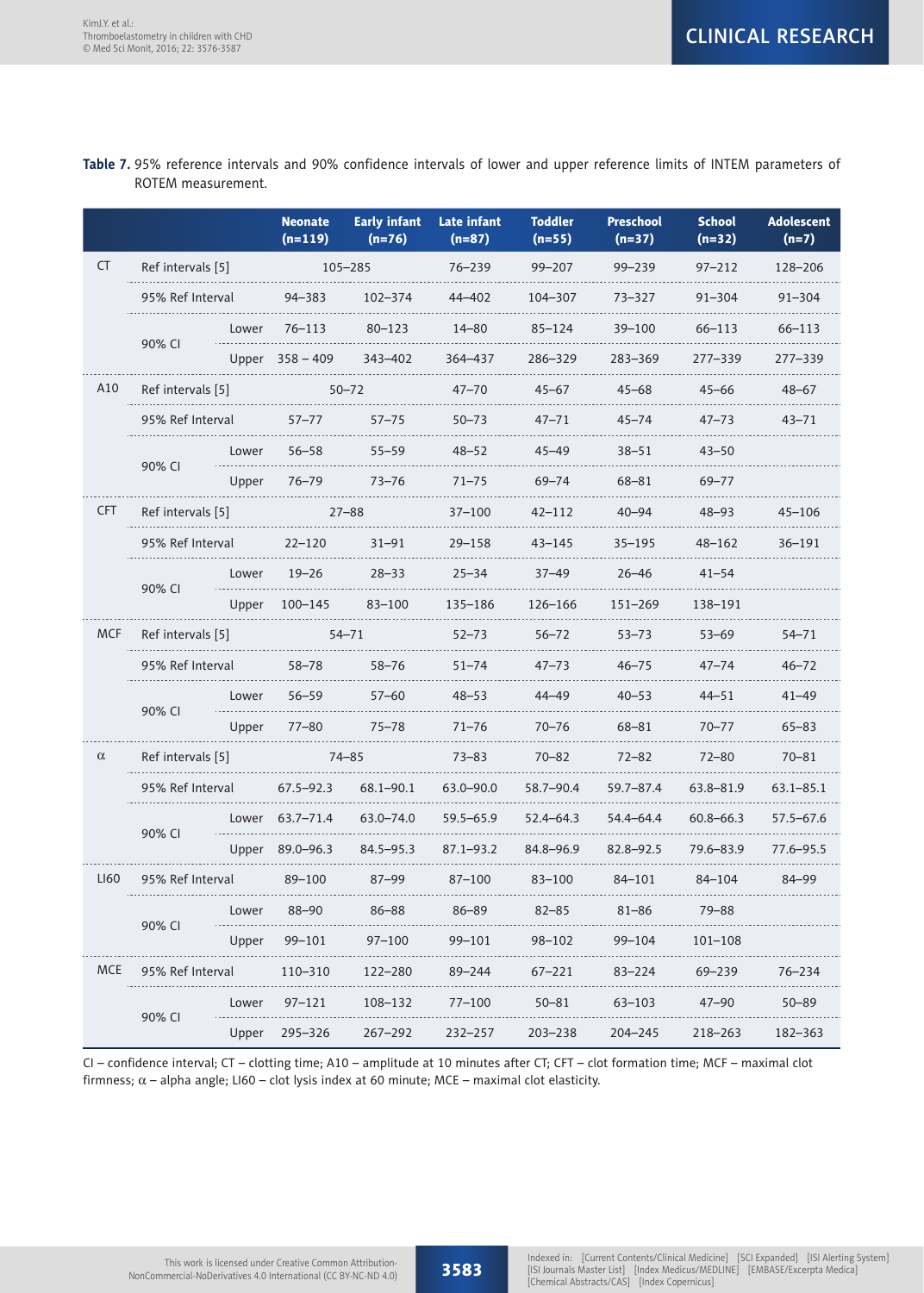|            |                   |       | <b>Neonate</b><br>$(n=119)$ | <b>Early Infant</b><br>$(n=76)$ | <b>Late Infant</b><br>$(n=87)$ | <b>Toddler</b><br>$(n=55)$ | <b>Preschool</b><br>$(n=37)$ | <b>School</b><br>$(n=32)$ | <b>Adolescent</b><br>$(n=7)$ |
|------------|-------------------|-------|-----------------------------|---------------------------------|--------------------------------|----------------------------|------------------------------|---------------------------|------------------------------|
| <b>CT</b>  | Ref intervals [5] |       |                             | $38 - 65$                       | $37 - 77$                      | $37 - 73$                  | $46 - 97$                    | $43 - 74$                 | $44 - 91$                    |
|            | 95% Ref Interval  |       | $30 - 65$                   | $28 - 64$                       | $31 - 78$                      | $28 - 83$                  | $35 - 84$                    | $29 - 84$                 | $40 - 80$                    |
|            | 90% CI            | Lower | $28 - 32$                   | $25 - 31$                       | $27 - 36$                      | $24 - 34$                  | $29 - 39$                    | $20 - 37$                 | $16 - 47$                    |
|            |                   | Upper | $62 - 67$                   | $60 - 68$                       | 74-83                          | $77 - 89$                  | $79 - 90$                    | $75 - 94$                 | 74-105                       |
| A10        | Ref intervals [5] |       |                             | 51-72                           | $46 - 68$                      | $41 - 68$                  | $49 - 68$                    | $49 - 65$                 | $49 - 67$                    |
|            | 95% Ref Interval  |       | $58 - 80$                   | $57 - 74$                       | 52–72                          | $48 - 73$                  | $52 - 75$                    | $48 - 74$                 | 45–69                        |
|            | 90% CI            | Lower | $50 - 56$                   | $55 - 58$                       | $51 - 54$                      | $45 - 50$                  | $50 - 54$                    | $45 - 51$                 | $29 - 48$                    |
|            |                   | Upper | $77 - 83$                   | $73 - 76$                       | $71 - 73$                      | $70 - 76$                  | $69 - 74$                    | $70 - 77$                 | $65 - 84$                    |
| <b>CFT</b> | Ref intervals [5] |       |                             | $30 - 105$                      | 44-146                         | 46-139                     | 41–109                       | 49–114                    | 53-115                       |
|            | 95% Ref Interval  |       | $21 - 96$                   | $35 - 96$                       | $26 - 121$                     | $35 - 224$                 | $35 - 139$                   | 30-157                    | $38 - 229$                   |
|            | 90% CI            | Lower | $13 - 28$                   | $32 - 37$                       | $13 - 40$                      | $25 - 45$                  | $25 - 52$                    | $14 - 43$                 |                              |
|            |                   | Upper | 88-104                      | $87 - 107$                      | 106-135                        | 174-309                    | 126–155                      | 142-178                   |                              |
| <b>MCF</b> | Ref intervals [5] |       |                             | $54 - 74$                       | $46 - 71$                      | $46 - 72$                  | $52 - 70$                    | $53 - 68$                 | $53 - 72$                    |
|            | 95% Ref Interval  |       | $55 - 81$                   | $58 - 77$                       | $53 - 74$                      | $48 - 74$                  | $53 - 73$                    | $48 - 74$                 | $45 - 69$                    |
|            | 90% CI            | Lower | $52 - 58$                   | 56-60                           | 51–54                          | $45 - 51$                  | $50 - 55$                    | $45 - 51$                 |                              |
|            |                   | Upper | $78 - 84$                   | $75 - 78$                       | $72 - 75$                      | $71 - 77$                  | $70 - 75$                    | $70 - 77$                 |                              |
| $\alpha$   | Ref intervals [5] |       | 69-84                       |                                 | $68 - 82$                      | $64 - 81$                  | $69 - 82$                    | $67 - 80$                 | $67 - 80$                    |
|            | 95% Ref Interval  |       | 71.5–85.0                   | $67.0 - 89.3$                   | 63.1–87.4                      | 56.2–88.5                  | $62.8 - 82.6$                | 61.8–81.7                 | 55.5-88.0                    |
|            | 90% CI            | Lower | $70.5 - 72.6$               | 61.4-72.7                       | 57.8-68.9                      | $50.2 - 60.5$              | $59.6 - 65.2$                | $59.1 - 64.3$             | 34.9-64.8                    |
|            |                   | Upper | $84.0 - 86.1$               | $83.5 - 94.6$                   | 81.6-92.2                      | 84.0-94.6                  | $79.5 - 84.3$                | 79.4-83.9                 | 84.6-106.0                   |
| LI60       | Ref intervals [5] |       |                             | $71 - 94$                       | 71–95                          | $77 - 94$                  | $74 - 93$                    | $70 - 97$                 | 76–94                        |
|            | 95% Ref Interval  |       | 78-106                      | 79-100                          | 83-100                         | 84-99                      | 83-100                       | 86-103                    | $85 - 98$                    |
|            | 90% CI            | Lower | $73 - 83$                   | $77 - 82$                       | $81 - 85$                      | $82 - 85$                  |                              | $82 - 89$                 |                              |
|            |                   | Upper | $102 - 111$                 | 99-102                          | 98-101                         | 98-101                     |                              | 100-106                   |                              |
| <b>MCE</b> | 95% Ref Interval  |       | 114-312                     | 121-292                         | $94 - 246$                     | $77 - 232$                 | $96 - 240$                   | 73-252                    | 68-198                       |
|            | Lower<br>90% CI   |       | $101 - 126$                 | 108-133                         | $83 - 105$                     | $62 - 93$                  | 80-112                       | $53 - 94$                 |                              |
|            |                   | Upper | 299-325                     | 277-306                         | 234-259                        | 216-248                    | 222-257                      | $231 - 277$               |                              |

**Table 8.** 95% reference intervals and 90% confidence intervals of lower and upper reference limits of EXTEM parameters of ROTEM measurement.

CI – confidence interval; CT – clotting time; A10 – amplitude at 10 minutes after CT; CFT – clot formation time; MCF – maximal clot firmness;  $\alpha$  – alpha angle; LI60 – clot lysis index at 60 minute; MCE – maximal clot elasticity.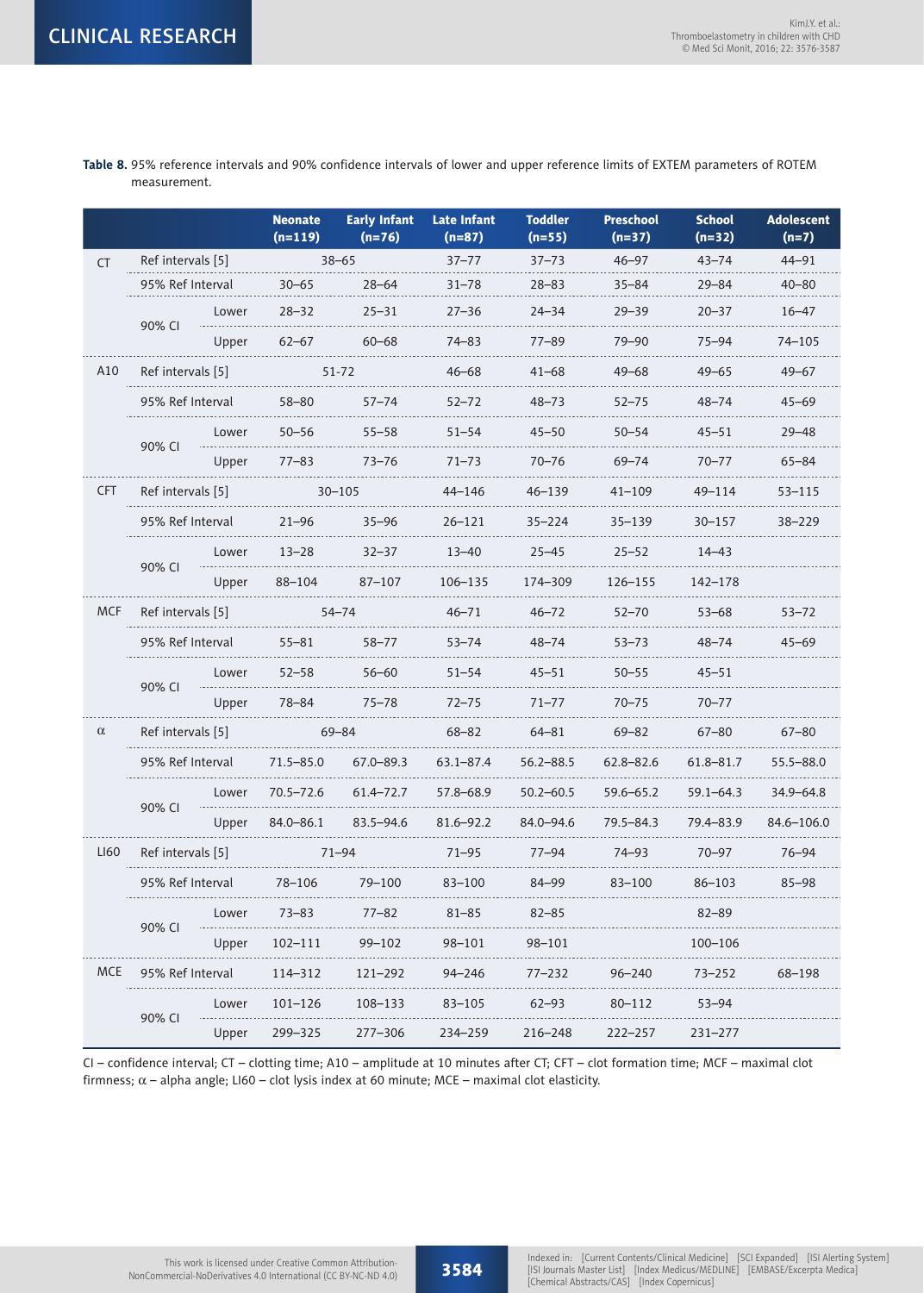|            |                   |       | <b>Neonate</b><br>$(n=119)$ | <b>Early infant</b><br>$(n=76)$ | <b>Late infant</b><br>$(n=87)$ | <b>Toddler</b><br>$(n=55)$ | <b>Preschool</b><br>$(n=37)$ | <b>School</b><br>$(n=32)$ | <b>Adolescent</b><br>$(n=7)$ |
|------------|-------------------|-------|-----------------------------|---------------------------------|--------------------------------|----------------------------|------------------------------|---------------------------|------------------------------|
| A10        | Ref intervals [5] |       |                             | $8 - 22$                        | $6 - 24$                       | $5 - 24$                   | $7 - 22$                     | $7 - 21$                  | $3 - 22$                     |
|            | 95% Ref Interval  |       | $10 - 35$                   | $9 - 30$                        | $6 - 30$                       | $7 - 28$                   | $6 - 28$                     | $4 - 36$                  | $3 - 42$                     |
|            | 90% CI            | Lower | $9 - 11$                    | $8 - 10$                        | $5 - 7$                        | $6 - 8$                    | $5 - 7$                      | $3 - 6$                   | $0.7 - 5$                    |
|            |                   | Upper | $32 - 39$                   | $28 - 33$                       | $27 - 35$                      | $25 - 32$                  | $23 - 33$                    | $27 - 48$                 | $25 - 214$                   |
| <b>MCF</b> | Ref intervals [5] |       |                             | $8 - 23$                        | $7 - 25$                       | $6 - 24$                   | $7 - 23$                     | $7 - 22$                  | $8 - 24$                     |
|            | 95% Ref Interval  |       | $10 - 36$                   | $9 - 32$                        | $6 - 32$                       | $6 - 28$                   | $6 - 27$                     | $5 - 39$                  | $3 - 41$                     |
|            |                   | Lower | $9 - 11$                    | $8 - 10$                        | $5 - 7$                        | $5 - 7$                    | $5 - 7$                      | $4 - 6$                   | $1 - 6$                      |
|            | 90% CI            | Upper | $33 - 40$                   | $29 - 36$                       | $28 - 36$                      | $24 - 33$                  | $21 - 32$                    | $30 - 50$                 | $25 - 209$                   |
| <b>MCE</b> | 95% Ref Interval  |       | $10 - 52$                   | $10 - 44$                       | $6 - 44$                       | $6 - 37$                   | $6 - 37$                     | $5 - 48$                  | $3 - 62$                     |
|            | 90% CI            | Lower | $1 - 12$                    | $9 - 11$                        | $5 - 7$                        | $5 - 8$                    | $4 - 7$                      | $4 - 6$                   | $1 - 6$                      |
|            |                   | Upper | $47 - 59$                   | $39 - 50$                       | $36 - 54$                      | $31 - 46$                  | $28 - 47$                    | $35 - 65$                 | 34-479                       |

#### **Table 9.** 95% reference intervals and 90% confidence intervals of lower and upper reference limits of FIBTEM parameters of ROTEM measurement.

CI – confidence interval; CT – clotting time; A10 – amplitude at 10 minutes after CT; CFT – clot formation time; MCF – maximal clot firmness;  $\alpha$  – alpha angle; LI60 – clot lysis index at 60 minute; MCE – maximal clot elasticity.

## **Discussion**

Patients undergoing surgical interventions for CHD before 3 months of age had a coagulation profile of faster initiation and propagation of clot formation and more enhanced clot strength when compared to older patients. On the other hand, patients with cyanotic CHD showed slower initiation and propagation of clot formation and weaker clot strength compared to patients with acyanotic diseases. Reference intervals obtained from pediatric patients undergoing surgical interventions for CHD had similar results and pattern to those obtained from otherwise healthy pediatric patients [5].

For a specific test or measurement, it is commonly recommended that a laboratory or institute determine their own reference intervals from their own patient population [5,13,14]. Test results depend not only on pre-analytic factors, such as sampling technique and handling or storage of samples, but also on characteristics of the particular patient population. Therefore, this retrospective investigation was planned to obtain reference intervals of thromboelastometric evaluation for coagulation from pediatric patients with CHD in our institution. ROTEM® measurement does have its own reference intervals embedded in the ROTEM® machine and depicted as a "normal guideline", which enables quick and intuitive interpretation of ongoing measurement result. However, for pediatric patients with CHD, such as in this study, this convenient,

real-time interpretation could be inaccurate or misleading because the reference intervals were obtained from an otherwise healthy adult population.

There have been few investigations that compared ROTEM® parameters of pediatric patients with CHD, mostly cyanotic, to those of otherwise healthy pediatric patients or pediatric patients with acyanotic CHD [6,7]. These investigations were, however, done in a limited number of patients and were designed for comparison, not to obtain the reference intervals. The CLSI task force recommended that if the reference population did not reach 120 individuals, which is the minimal number of reference individuals they recommend, a specific formula has to be utilized to calculate reference intervals. One investigation calculated reference intervals of ROTEM® parameters from a large number of otherwise healthy pediatric patients undergoing non-cardiac/minor surgical procedures following CLSI guidelines on reference intervals [5]; when the reference intervals calculated in were compared to those calculated from otherwise healthy pediatric patients, both reference intervals overlapped, but the reference intervals had a tendency to have broader ranges compared to that of otherwise healthy pediatric patients. Furthermore, both reference intervals had a similar age-related pattern of longer INTEM CT but shorter EXTEM CT, shorter CFT and steeper  $\alpha$  in INTEM and EXTEM, and greater A10 and MCF in INTEM, EXTEM, and FIBTEM in neonates and infants, compared to those in older children.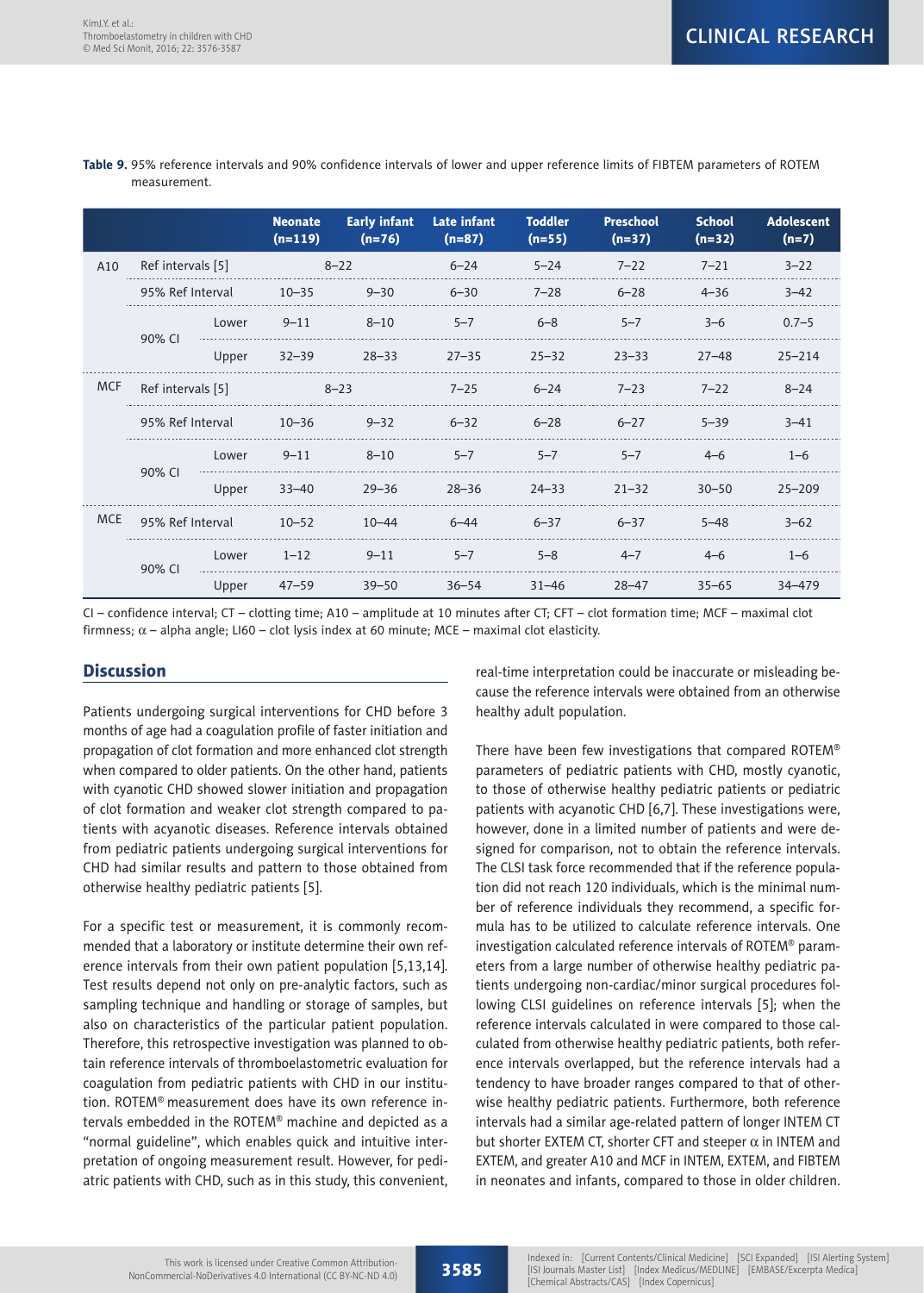For prolongation of INTEM CT, our data (>200 s) was longer than that of otherwise healthy pediatric patients  $($ >170) [5], but shorter than that of pediatric patients with complex CHD, mostly cyanotic CHD (>250) [6]. The prolongation of INTEM CT could be attributed to cyanosis, because, although statistically not significant, patients with cyanotic CHD in this investigation were also shown to have prolonged INTEM CT compared to patients with acyanotic CHD. The EXTEM CT was shown to have a reversed direction against the INTEM CT, shorter than that in older children. This age-related discrepancy in rate of clot initiation between the contact-activated and tissue factor-activated coagulation pathways was not clearly defined because coagulation factor assays are not included in routine preoperative evaluation, but some of the difference in maturation of respective coagulation activators could be attributed to such a discrepancy [5].

Blood cell count and plasmatic coagulation test parameters showed a similar age-related pattern to the results of an investigation by Oswald et al. [5]; red blood mass and fibrinogen level were elevated with advancing age, but platelets were higher in neonates and infants. The aPTT was prolonged in neonates and infants, but PT was not significantly different among the age groups. These findings are, however, within age-specific reference ranges of blood cell count and plasmatic coagulation tests in healthy pediatric patient population [15].

The age-related pattern of "hypercoagulability" in neonates and infants younger than 3 months of age have been previously demonstrated [5,6,16]. Although the plasmatic coagulation test results of aPTT were prolonged and fibrinogen level was reduced in neonates and infants compared to older children, functional profile of coagulation was not compromised. Most importantly, reference intervals calculated from pediatric patients with CHD overlapped with the reference intervals calculated from adults [4]. Even the data from patients with cyanotic CHD, a group known to have a certain defect in coagulation [17], were within the reference intervals calculated from adults. Additionally, hyperfibrinolysis, which was reported to be a primary mechanism for coagulation abnormality,

### References:

- 1. Spiess BD, Gillies BS, Chandler W, Verrier E: Changes in transfusion therapy and reexploration rate after institution of a blood management program in cardiac surgical patients. J Cardiothorac Vasc Anesth, 1995; 9: 168–73
- 2. Shore-Lesserson L, Manspeizer HE, DePerio M et al: Thromboelastographyguided transfusion algorithm reduces transfusions in complex cardiac surgery. Anesth Analg, 1999; 88: 312–19
- 3. Nakayama Y, Nakajima Y, Tanaka KA et al: Thromboelastometry-guided intraoperative haemostatic management reduces bleeding and red cell transfusion after paediatric cardiac surgery Br J Anaesth, 2015; 114: 91–102
- 4. Lang T, Bauters A, Braun SL et al: Multi-centre investigation on reference ranges for ROTEM thromboelastometry. Blood Coagul Fibrinolysis, 2005; 16: 301–10

especially in patients with cyanotic CHD [17], was not observed preoperatively in this investigation, even in patients with cyanotic CHD. Therefore, patients with CHD, even those with cyanotic CHD, are not to be regarded as having "impaired" coagulation, but rather as having an exaggerated coagulation profile with greater variability.

There are several limitations in the present investigation. First, the number of patients was limited, especially for adolescents, so confidence intervals for several ROTEM parameters could not be calculated. To the best of our knowledge, our investigation is the first to recruit more than 100 pediatric patients with CHD to obtain reference intervals of ROTEM parameters, but further study is needed for refined calculation, with more than 120 patients in each age group. Second, assays of coagulation factors were not included in the routine preoperative evaluation. With such information, further data to explain results of this investigation, for example, the discrepancy between INTEM and EXTEM CTs, would have been possible. Lastly, although the outliers were intrinsically removed within a process of calculation of reference intervals, some moderate outliers would be included for final calculation, and it could be attributed to the broader ranges of reference intervals used in this investigation compared to those calculated prospectively.

## Conclusions

The reference intervals of preoperative results of thromboelastometric evaluation for blood coagulation from pediatric patients with CHD calculated in this investigation were shown to have a similar pattern to reference intervals obtained from otherwise healthy pediatric patients. Pediatric patients with CHD, even those with cyanotic CHD, were demonstrated to have functionally intact coagulation profile before surgery for CHD.

#### Statement

All sources were departmental source. All authors declare no competing interests.

- 5. Oswald E, Stalzer B, Heitz E et al: Thromboelastometry (ROTEM) in children: Age-related reference ranges and correlations with standard coagulation tests. Br J Anaesth, 2010; 105: 827–35
- 6. Haizinger B, Gombotz H, Rehak P et al: Activated thrombelastogram in neonates and infants with complex congenital heart disease in comparison with healthy children. Br J Anaesth, 2006; 97: 545–52
- 7. Osthaus WA, Boethig D, Johanning K et al: Whole blood coagulation measured by modified thrombelastography (ROTEM) is impaired in infants with congenital heart diseases. Blood Coagul Fibrinolysis, 2008; 19: 220–25
- 8. Strauss T, Levy-Shraga Y, Ravid B et al: Clot formation of neonates tested by thromboelastography correlates with gestational age. Thromb Haemost, 2010; 103: 344–50

3586